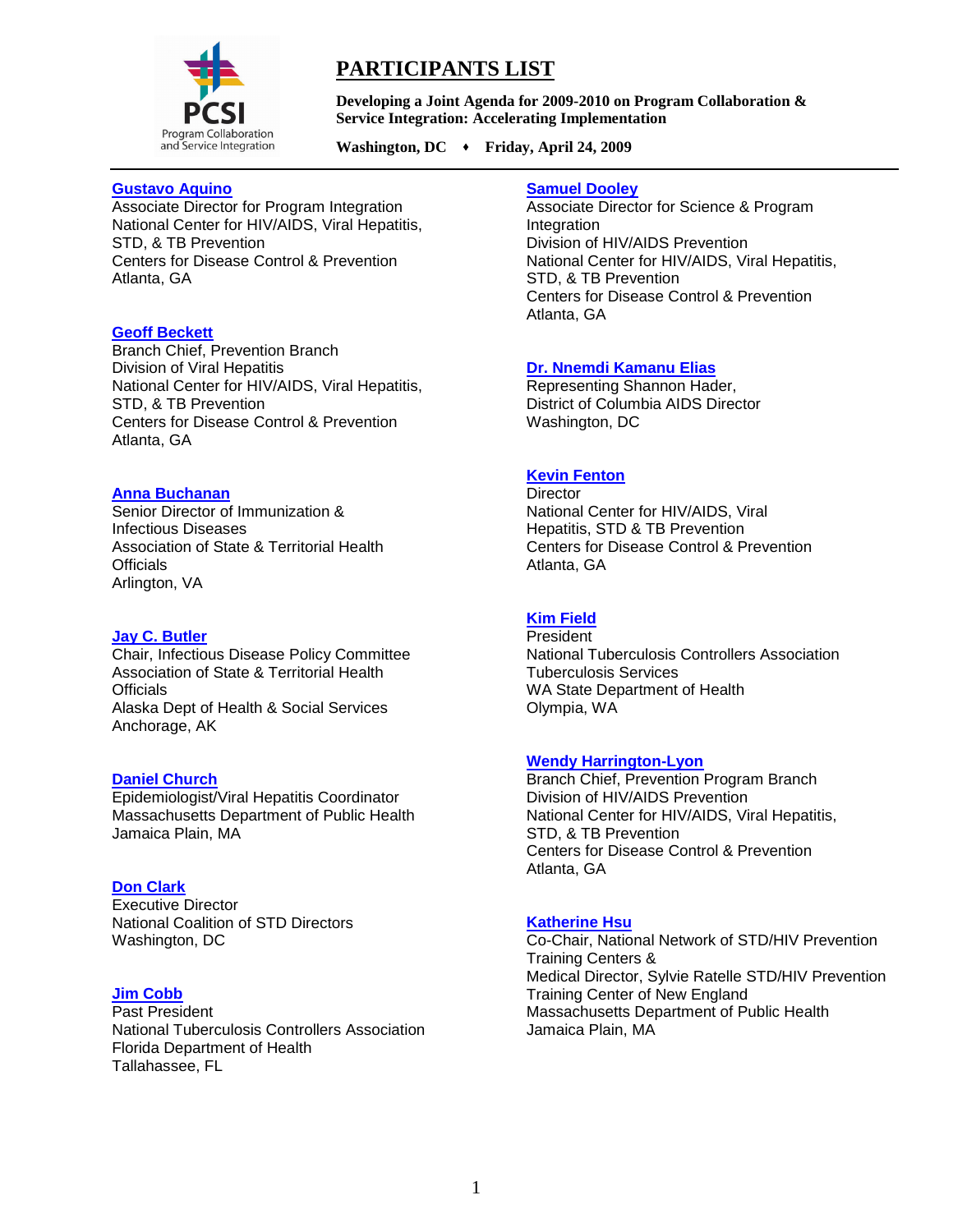

# **PARTICIPANTS LIST**

**Developing a Joint Agenda for 2009-2010 on Program Collaboration & Service Integration: Accelerating Implementation**

Washington, DC  $\rightarrow$  Friday, April 24, 2009

## **[Kashef Ijaz](mailto:KIJaz@cdc.gov)**

Branch Chief and Medical Officer Field Services and Evaluation Branch Division of Tuberculosis Elimination National Center for HIV/AIDS, Viral hepatitis, STD, & TB Prevention Centers for Disease Control & Prevention Atlanta, GA

### **[Dave Kern](mailto:dkern@NASTAD.org)**

Director, Strategic Initiatives National Alliance of State and Territorial AIDS Directors Washington, DC

### **[Peter R. Kerndt](mailto:pkerndt@ph.lacounty.gov)**

Chair, National Coalition of STD Directors Los Angeles County Department of Public Health

## **[Dan Lentine](mailto:Dhl2@cdc.gov)**

Public Health Analyst Program Integration Team National Center for HIV/AIDS, Viral Hepatitis, STD & TB Prevention Centers for Disease Control & Prevention Atlanta, GA

# **[Kathy McNamara](mailto:kmcnamara@nachc.com)**

Assistant Director of Clinical Affairs National Association of Community Health Centers Bethesda, MD

# **[David Napp](mailto:dnapp@aol.com)**

**Consultant** Practical Applications of Public Health Durham, NC

## **[Israel Nieves-Rivera](mailto:Israel.nieves@sfdph.org)**

Government Co-Chair Urban Coalition of HIV/AIDS Prevention Services San Francisco, CA

### **[Candice Nowicki-Lehnherr](mailto:cnowicki@cdc.gov)**

Acting Deputy Director Portfolio Management Program Office of Public Health Practice Centers for Disease Control and Prevention Atlanta, GA

## **[Kevin O'Connor](mailto:koconnor@cdc.gov)**

Branch Chief, Program & Training Branch Division of STD Prevention National Center for HIV/AIDS, Viral Hepatitis, STD, & TB Prevention Centers for Disease Control & Prevention Atlanta, GA

# **[Carol Pozsik](mailto:cpozsik@tbcontrollers.org)**

Executive Director National Tuberculosis Controllers Association Smyrna, GA

## **[Raul Romaguera](mailto:rromaguera@cdc.gov)**

National Chlamydia Coordinator Division of STD Prevention National Center for HIV/AIDS, Viral Hepatitis, STD, & TB Prevention Centers for Disease Control & Prevention Atlanta, GA

# **[Lee Reichman](mailto:reichmlb@umdnj.edu)**

Executive Director Regional Training & Medical Consultation Centers, New Jersey Medical School Global TB Institute

### **[Lauren Shirey](mailto:lshirey@naccho.org)**

HIV/STI Lead National Association of City & County Health Officials Washington, DC

### **[David M. Stevens](mailto:dstevens@nachc.com)**

Associate Medical Officer and Director of NACHC Quality Center National Association of Community Health Centers Bethesda, MD